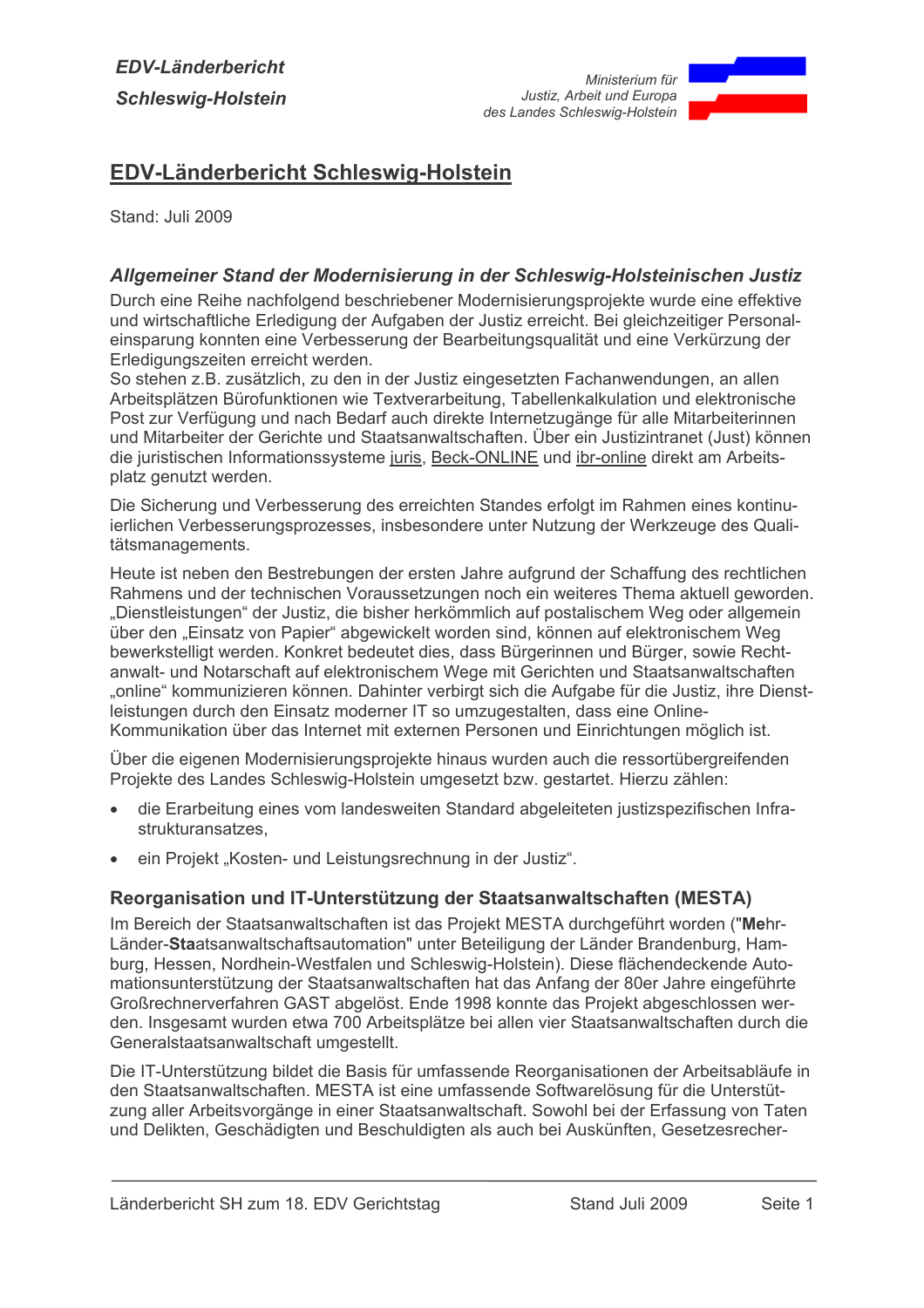# **FDV-I änderbericht Schleswig-Holstein**



chen und der fallspezifischen Korrespondenz assistiert MESTA leistungsstark und professionell

Die Software MESTA ist eine herstellerunabhängige, modular aufgebaute Anwenderlösung, die sich bezüglich Hard- und Software ausschließlich auf Standardprodukte stützt. Die zukünftigen Investitionsentscheidungen der Landesiustizverwaltungen sind damit weitgehend frei von den Einflüssen der Herstellerfirmen, da der Wettbewerb bei der Beschaffung stärker zur Geltung kommt als bei speziellen Firmenlösungen.

Die Umsetzung aktueller Änderungs- und Ergänzungserfordernisse ist über einen mit Dataport – dem IT-Dienstleister der Länder Schleswig-Holstein und Hamburg – abgeschlossenen Pflegevertrag sichergestellt. So wird derzeit an einem technischen Redesign gearbeitet.

Aus der MESTA-Umgebung heraus wird die elektronische Kommunikation mit Registern und anderen Behörden, unter anderem seit Juni 1999 das "Zentrale Staatsanwaltschaftliche Verfahrensregister", betrieben.

Weitere Informationen zum Programm MESTA finden Sie im Internetangebot des beauftragten Softwareherstellers Dataport (www.dataport.de) unter "Produkte - Produktkatalog".

#### Datenaustausch Polizei - Justiz

Insbesondere soll der Datenaustausch zwischen den Fachverfahren der Polizei (@rtus. IN-POL, ...) und denen der Justiz (MESTA, RaSch, ...) ermöglicht werden. Weiter sind durch neue rechtliche Rahmenbedingungen Einsichtnahmen in bisher für Polizei und Staatsanwaltschaft nicht zugängliche Informationssysteme gestattet worden, die es zu berücksichtigen gilt.

Dabei sind die Datenbanksysteme aufgezählt, die den jeweiligen Behörden zur Verfügung stehen sollten. Neben den Systemen bei Dataport (@rtus, INPOL-L, Lichtbild, Register (RaSch), Grundbuch (FOLIA), ...) sind auch die Systeme des BKA (DNA, Fahndung, ...) und des BfJ (ZStV) zu betrachten.

Durch die XJustiz-Schnittstelle in @rtus und den Zugriff der Polizei auf die Register der Justiz (Registerautomation, Grundbuch, ...) konnten die ersten Forderungen zur Kommunikation zwischen der Polizei und den Gerichten und Staatsanwaltschaften umgesetzt werden.

#### Strukturreform in den Gerichten der ordentlichen Gerichtsbarkeit (MEGA)

Im Rahmen des von 1996 bis 2002 durchgeführten Projektes MEGA ("Mehrländer Gerichtsautomation") wurden die Erkenntnisse und Ergebnisse aus den Forschungsvorhaben des Bundesministeriums der Justiz zur Strukturanalyse der Rechtspflege durch Änderung der Aufbau- und Ablauforganisation in der ordentlichen Gerichtsbarkeit mit Schwerpunkt in den 27 Amtsgerichten des Landes umgesetzt. Insbesondere wurden Serviceeinheiten mit technischer Unterstützung durch die Fachanwendung MEGA gebildet und die Abläufe innerhalb der Gerichte gestrafft.

Der Projektabschluss fand in Form einer Organisationsuntersuchung statt. Die Ergebnisse der Untersuchung bilden die Basis für einen kontinuierlichen Verbesserungsprozess in den Gerichten, für den unter anderem die Instrumente des Qualitätsmanagements eingesetzt werden

Die durch die Länder Brandenburg, Hamburg und Schleswig-Holstein entwickelte Fachanwendung MEGA unterstützt einen hohen Anteil der Aufgaben der ordentlichen Gerichte. Allein in den Amtsgerichten werden individuelle MEGA-Module für sechs Gerichtsbereiche angeboten. Dazu kommen Module für Landgericht (Zivil- und Strafsachen) und Oberlandes-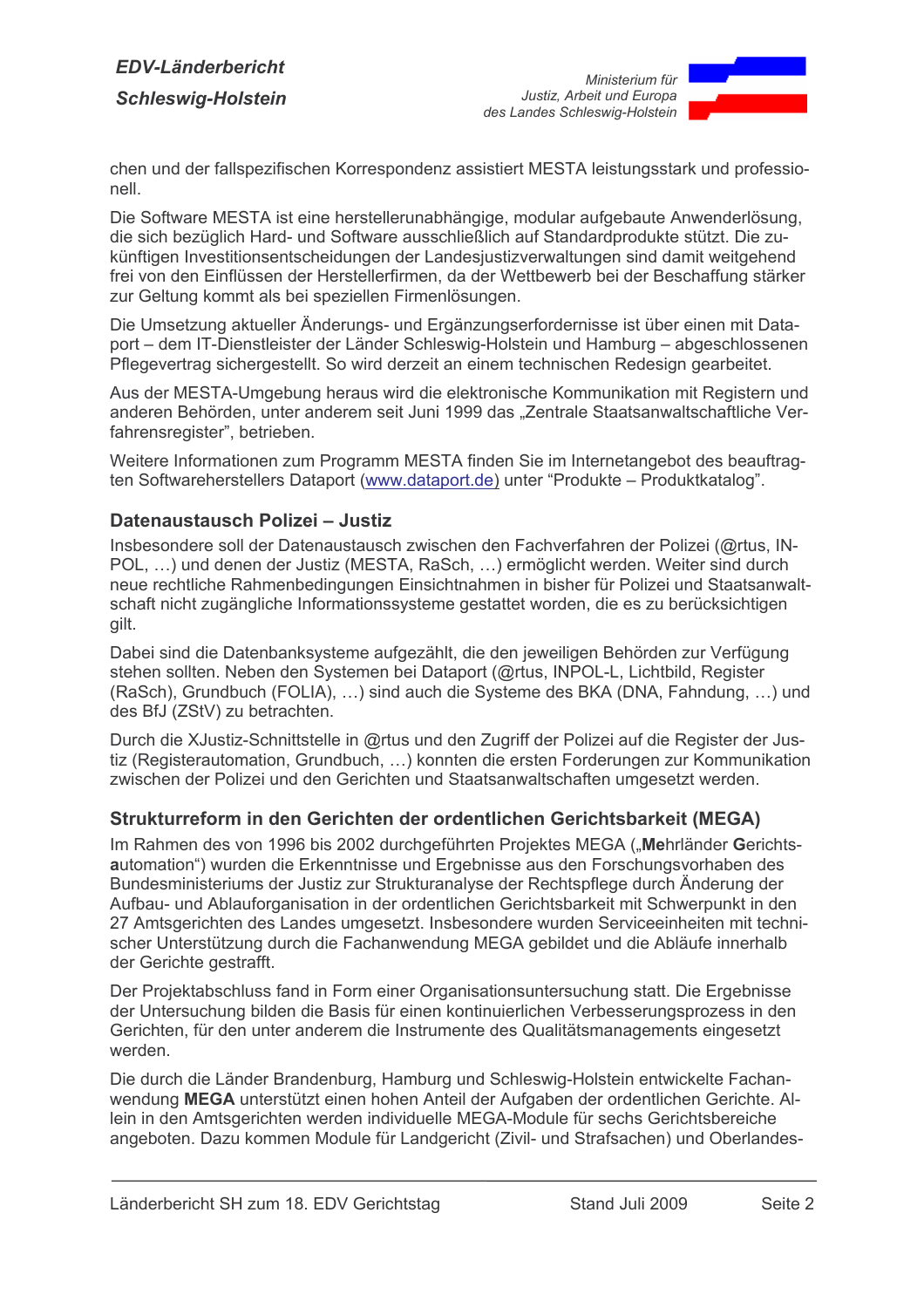# **FDV-I änderbericht Schleswig-Holstein**



gericht (Zivil- und Familiensachen). Weitere Gerichtsbereiche werden mit grundlegenden Basisfunktionalitäten unterstützt.

Für die Insolvenzabteilungen steht seit Einführung des neuen Insolvenzrechts im Jahre 1999 das von Brandenburg und Schleswig-Holstein Programm MegalnsO zur Verfügung, das neben den klassischen Geschäftsstellenfunktionalitäten umfassende Funktionen für den Dezernentenarbeitsplatz bietet.

Während MEGA vor allem auf die Unterstützung der Arbeit der Serviceeinheiten ausgerichtet ist, rücken nunmehr verstärkt die Arbeitsabläufe zwischen Serviceeinheiten und Dezernentinnen in den Fokus der Fortentwicklung. Zur Unterstützung der Abläufe wurde das Programm Judex für den Richterarbeitsplatz (Zivilsachen Landgericht) entwickelt, das mit der Geschäftsstellenautomation MEGA zusammenarbeitet. Im Rahmen eines im Jahr 2002 begonnenen Projektes wird die Software für den Einsatz in den Amtsgerichten fortentwickelt.

Mit der Einführung des Richterarbeitsplatzes einher geht die Einführung der neuen Schreibauftragstechnik MegaSAT, die ab 2006 flächendeckend die Mega-Schreibauftragstechnik ablösen wird. Die MegaSAT wird mit MEGA wie auch mit Judex eingesetzt werden und stellt damit ein weiteres Bindeglied zwischen Dezernentenarbeitsplatz und Serviceeinheit dar. Der besondere Vorteil der MegaSAT liegt in der überaus einfachen Vorlagenerstellung, die neben dem zentral administrierten Formularbestand auch die Erstellung individueller Formulare durch die Dezernenten ermöglicht.

Weiter wurde zur Vereinfachung und Beschleunigung der Kommunikation mit dem Bundeszentralregister und dem Verkehrszentralregister die Ablösung der schriftlichen Kommunikationswege, für die nur Übergangsgenehmigungen bestehen angegangen. Dabei wurde in einem gemeinsamen Projekt mit dem Land Brandenburg eine Fachanwendung erstellt, mit der die Erfassung elektronischer Anfragen und Mitteilungen an die Register unter Nutzung des in der Gerichtsautomation vorhandenen Datenbestandes möglich ist. Die elektronische Kommunikation mit dem Bundeszentralregister wurde erfolgreich einge-

führt und in weiteren Schritten sollen die von einem Zulassungsverfahren des Kraftfahrtbundesamtes abhängige elektronische Kommunikation mit dem Verkehrszentralregister sowie die elektronische Entgegennahme der seitens der Register erteilten Auskünfte eingeführt werden

Zusätzlich wurde die elektronische Bekanntmachung von Insolvenzsachen im Internet ermöglicht. Nach den gesetzlichen Bestimmungen können jetzt etwa 80 % der Insolvenzveröffentlichungen über das Internet abgewickelt werden. Das schleswig-holsteinische Projekt zum Anschluss an das bundesweite Veröffentlichungssystem wurde in sämtlichen schleswigholsteinischen Insolvenzgerichten eingeführt.

Im Rahmen der Amtsgericht Strukturreform in Schleswig-Holstein konnte in MEGA eine XML-Schnittstelle etabliert werden, die den Datenaustausch nicht nur zwischen den Amtsgerichten, sondern perspektivisch auch zwischen verschiedenen Instanzen bzw. den Staatsanwaltschaften ermöglicht.

Im Rahmen der bundesweiten Vereinheitlichung von Fachverfahren in der Justiz wird die Überlegung verfolgt, dass sich der Länderverbund MEGA mit anderen Länderverbünden zusammenschließt. Dabei sind die Möglichkeiten, zusammen mit dem Länderverbund EU-REKA ein Konzept für ein neues Fachverfahren (NeFa) zu erstellen oder ein bestehendes Fachverfahren wie forumSTAR oder JUDICA für die Justiz in Schleswig-Holstein einzukaufen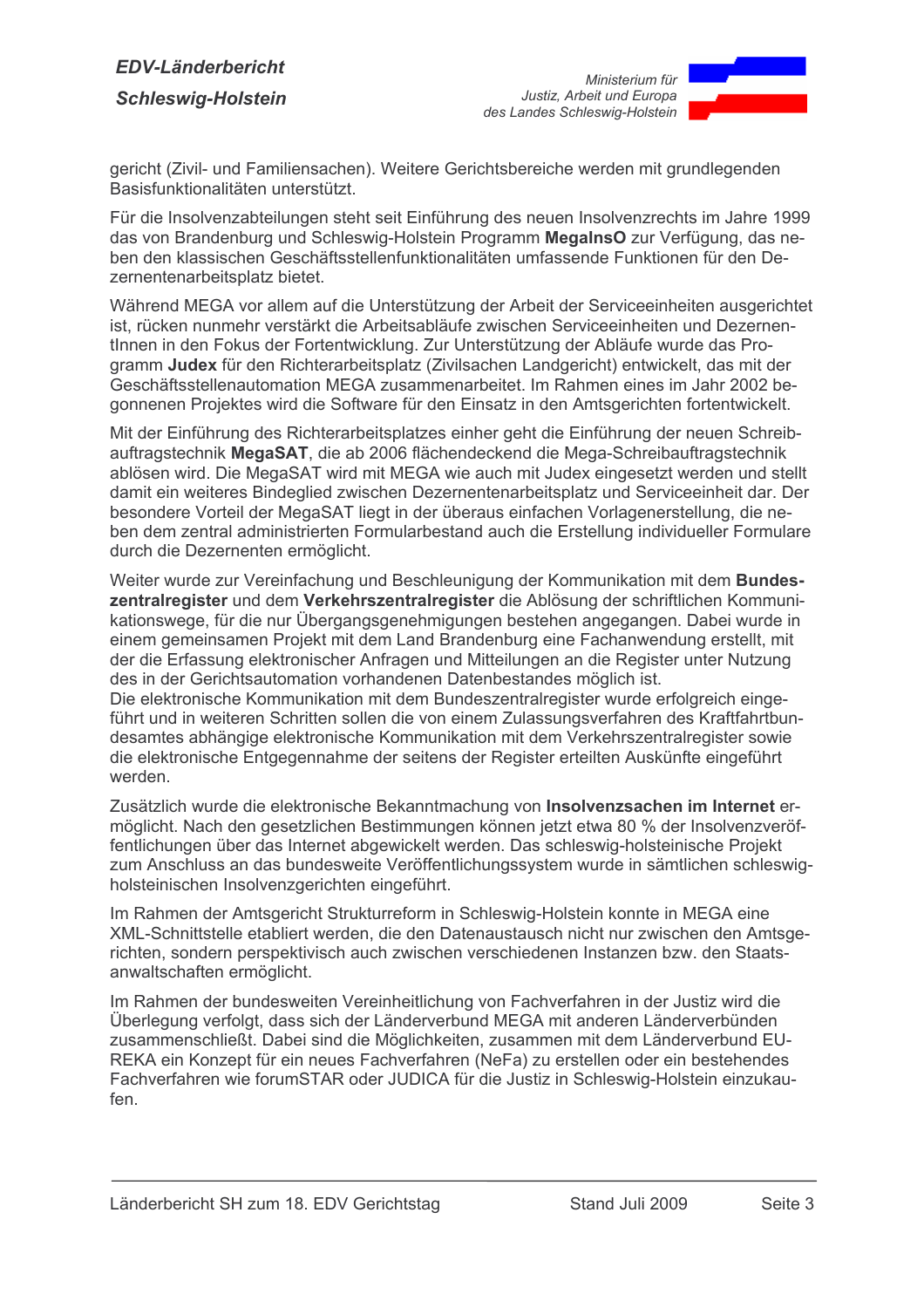

## Elektronisches Grundbuch

Parallel zu den Reorganisationsmaßnahmen in den Amtsgerichten und Staatsanwaltschaften im Rahmen der Projekte MEGA und MESTA waren die Vorarbeiten für die Einführung des elektronischen Grundbuchs aufgenommen worden. Auch die Arbeitsabläufe in den Grundbuchämtern sollen soweit wie möglich optimiert werden. Dies kann bei Beibehaltung des Papiergrundbuchs nicht erreicht werden. In Schleswig-Holstein werden zurzeit ca. 1.2 Millionen Grundbücher geführt. Ziele der Umstellung auf maschinelle Führung sind:

- Schaffung von Rahmenbedingungen zur Sicherung des Wirtschaftsstandortes Schles- $\blacksquare$ wig-Holstein;
- Verbesserung des Grundstücksverkehrs, der Dienstleistung für Bürger, für die Kreditin- $\bullet$ stitute und Investoren sowie für die Notare und Behörden, insbesondere die Katasterverwaltung;
- Beschleunigung des Grundbucheintragungs- und Mitteilungsverfahrens;  $\bullet$
- schnelle Auskunft aus dem Grundbuch durch unmittelbaren Zugriff auf Grundbuchdaten. insbesondere für Notare. Kreditinstitute und Behörden.

Nach umfangreichen Prüfungen und Bewertungen der drei vorhandenen bzw. sich in Entwicklung befindenden IT-Lösungen hat die Landesjustizverwaltung Schleswig-Holstein sich Mitte 2000 für eine Übernahme der Lösung FOLIA/EGB aus Baden-Württemberg entschieden.

Mit FOLIA/EGB werden die Voraussetzungen geschaffen, die Grundbuchdaten durch eine Nacherfassung in strukturierter Form für die Bearbeitung in den Grundbuchämtern und für die Auskunft externer berechtigter Nutzer bereitzustellen. Die Sicherheit der Daten wird (erstmals für ein elektronisches Grundbuch in Deutschland) durch digitale Signaturen mit Smartcards gewährleistet, die bisherige handschriftliche Unterschrift durch die verantwortlichen Beamfinnen und Beamfen ersetzen.

Ende 2001 wurde mit der Einführung von FOLIA/EGB in Schleswig-Holstein begonnen. Bis Ende 2006 wurden alle Grundbuchämter ausgestattet und umgestellt. Die Realisierung eines zentralen Archivierungs- und Internet-Auskunftssystems ist technisch abgeschlossen und freigegeben worden. Details zum Auskunftsverfahren finden sich unter www.grundbuchsh.de.

Wie alle anderen Bundesländer arbeitet Schleswig-Holstein aktiv am Redesign-Projekt für das zukünftige Datenbankgrundbuch mit.

Ausführliche Informationen zu FOLIA/EGB finden Sie im Internet bei unserem Projektpartner Baden-Württemberg unter www.elektronisches-grundbuch.de.

#### **Registerautomation**

Das schwerpunktmäßig beim Amtsgericht Kiel für das Land Schleswig-Holstein durchgeführte Projekt RaSch (Registerautomation Schleswig-Holstein") erzielt die Umorganisation der Registergerichte bei gleichzeitiger Einführung der elektronischen Registerführung. Das Projekt ist weit vorangeschritten. Das Amtsgericht Kiel startete im Juli 2004 als erstes elektronisches Registergericht des Landes; das Amtsgericht Flensburg folgte im Februar 2005. Bis Ende 2005 wurden sämtliche Registergerichte auf elektronische Registerführung umgestellt. Mit Einführung der elektronischen Registerführung einher geht die Konzentration der Registergerichte auf vier Standorte.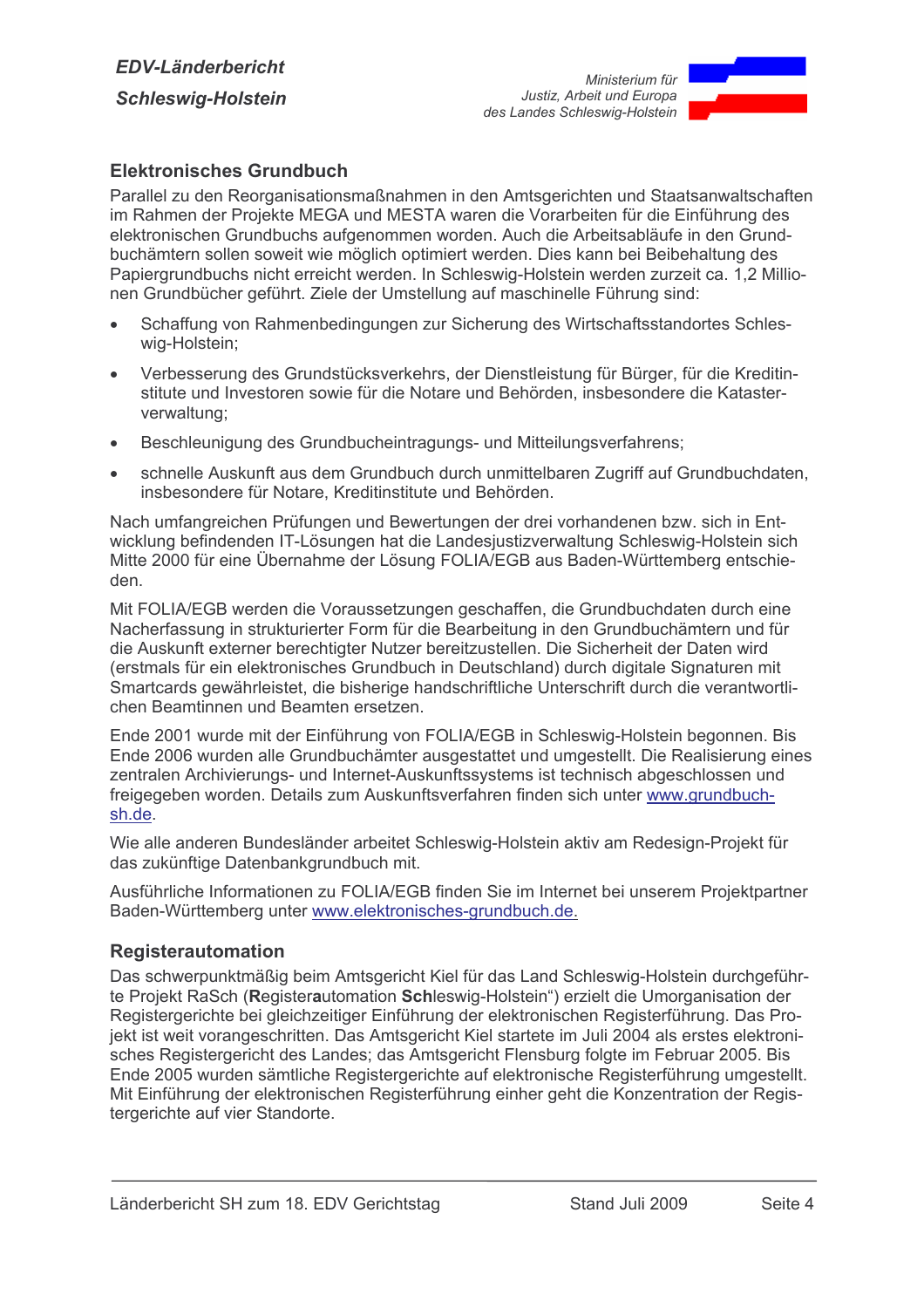

Als Fachanwendung wurde nach ausführlicher Bewertung der in Frage kommenden Produkte die Registerautomationssoftware Aureg gewählt, die im Auftrag der Länder Berlin, Brandenburg und Schleswig-Holstein entwickelt wird. Diesem Entwicklungsverbund ist das Land Bremen beigetreten. Die Fachanwendung Aureg erfüllt die fachlichen Anforderungen der Registergerichte in besonderem Maße. Sie ist durch ihren modularen Aufbau und den Einsatz moderner Technologien gut erweiterbar und daher für zukünftig zu erwartende rechtliche oder organisatorische Änderungen gerüstet.

Weiter dient das Projekt Registerautomation auch als Motor für allgemeine Modernisierungsvorhaben im Bereich IT der Justiz in Schleswig-Holstein. So wird seit der Umsetzung der SLIM IV-Richtlinie ein elektronischer Briefkasten und ein Dokumentenmanagementsystem eingesetzt, also eine komplette elektronische Akte geführt. Diese IT-Infrastrukturen werden zz. auf einen allgemeinen Einsatz in der Justiz untersucht. So sind z.B. die Vorgänge in der Justizverwaltung durch ein Nebeneinander von eMail- und Papierverkehr mit einer Vielzahl von Medienbrüchen geprägt. Vor diesem Hintergrund soll den Verwaltungen der Gerichte und Staatsanwaltschaften mit VisKompakt ein leistungsfähiges Aktenführungssystem zur Verfügung gestellt werden mit der Möglichkeit der vollelektronischen Abbildung von Justizverwaltungsvorgängen.

## Automatisiertes Mahnverfahren

Die Mahnverfahren in den schleswig-holsteinischen Amtsgerichten wurden bis zum September 2002 nur auf der Basis von Papieranträgen und auf manuelle Art und Weise bearbeitet.

Seit dem 16.09.2002 wird das automatisierte Mahnverfahren (AMV) in landesweiter Zuständigkeit des Amtsgerichts Schleswig als zusätzliche Alternative mit erheblichen Vorteilen zum papiergestützten Verfahren angeboten, d.h. Antragsteller können Mahnbescheids- und Folgeanträge über elektronischen Datenaustausch, über Datenträgeraustausch oder durch Einstieg in den Bereich "E-Justice" mit signaturgesetzes-konformer Datenübermittlung über das EGVP bei Gericht einreichen. Dieses Verfahren richtet sich an Großantragssteller mit Sitz in Schleswig-Holstein, die zu diesem Verfahren zugelassen sind.

Mit dem automatisierten Mahnverfahren werden diese Verfahren entsprechend §§ 688 ff. ZPO grundsätzlich in durchgehend automatisierten Arbeitsgängen abgewickelt. Manuelle Eingriffe sind bis zum Abschluss des Verfahrens im Regelfall nicht erforderlich.

Am 01.11.2006 wurde die Vollautomation und die vollständige Zentralisierung der Mahnverfahren eingeführt. Dadurch wird das Mahnverfahren noch effizienter, rationeller und zügiger gestaltet. Seit der Vollautomation gibt es in Schleswig Holstein nur noch ein einziges Gericht zur Bearbeitung der Mahnsachen; das Amtsgericht Schleswig.

#### Sozialgerichtsbarkeit

Wie im MEGA-Projekt sind auch in der Sozialgerichtsbarkeit (Landessozialgericht und 4 Sozialgerichte) strukturelle Änderungen im Bereich der Geschäftsstellen und der Kanzlei vorgenommen worden, indem die sog. Serviceeinheiten gebildet wurden. So besteht in der Sozialgerichtsbarkeit zz. mit rd. 130 PC-Arbeitsplätze eine Vollausstattung.

Diese neue Ablauf- und Aufbauorganisation wurde seit 1996 durch die Software LISA-NT im Bereich der Serviceeinheiten flankiert. Das Programm unterstützte die Mitarbeiter/innen bei der fachspezifischen Korrespondenz, Verwaltung von Sitzungsterminen, Erstellung von Ladungen, Registerführung, Fristenkontrolle, Auskünften und Verfahrensstatistik. Seit Anfang 2006 stellt die Sozialgerichtsbarkeit auf EUREKA-Fach um, da die Weiterentwicklungskosten für LISA-NT das Projekt in einen nicht mehr wirtschaftlichen Rahmen gebracht hätten.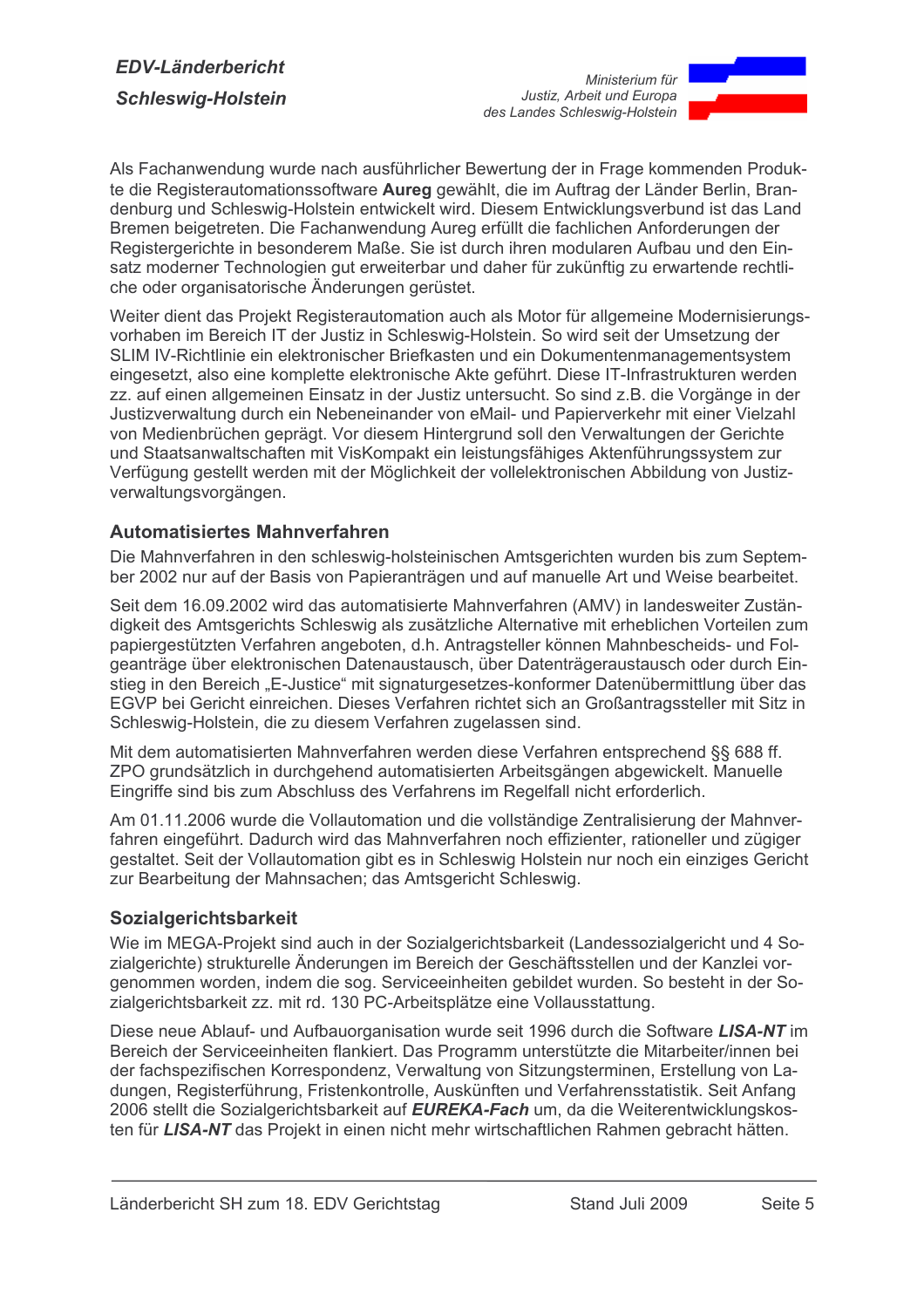

#### Weitere PC-Funktionalitäten:

In der Bücherei des Landessozialgerichts kommt das fachspezifische EDV-Verfahren Allegro zum Einsatz.

In der Sozialgerichtsbarkeit besteht zz. mit rd. 130 PC-Arbeitsplätze eine Vollausstattung.

Weitere Informationen über die Sozialgerichtsbarkeit des Landes Schleswig-Holstein finden Sie unter http://www.lsg.schleswig-holstein.de/.

## Verwaltungsgerichtsbarkeit

Die etwa 145 Arbeitsplätze beim Oberverwaltungsgericht und Verwaltungsgericht wurden mit IT-Unterstützung ausgestattet.

Verbesserte Unterstützungsmöglichkeiten durch ein Gerichtsautomationsprogramm wurden 1999 bewertet. Auf dieser Basis wurde das unter Federführung des Landes Niedersachsen entwickelte Programm "EUREKA-Fach" eingeführt.

## Finanzgerichtsbarkeit

Im Finanzgericht Schleswig-Holstein ist die IT-Ausstattung bei allen möglichen Arbeitsplätzen erfolgt. Eine Vernetzung wurde im ersten Halbiahr 2002 realisiert.

Die Fachanwendung EUREKA-Fach wurde im Schleswig - Holsteinischen Finanzgericht mit Beginn des Jahres 2003 eingeführt.

#### Arbeitsgerichtsbarkeit

In der Arbeitsgerichtsbarkeit in Schleswig-Holstein ist die IT-Ausstattung auf allen Arbeitsplätzen erfolgt. Im Länderverbund mit der Arbeitsgerichtsbarkeit in Baden-Württemberg wird die Fachanwendung FOKUS eingesetzt.

Zusätzlich können seit dem 01. Mai in Verfahren vor dem Landesarbeitsgericht und allen anderen Arbeitsgerichten insbesondere Rechtsanwälte auf elektronischem Weg rechtswirksam Klagen erheben, Anträge stellen und Schriftsätze einreichen.

Für das Landesarbeitsgericht und alle Arbeitsgerichte in Schleswig-Holstein sind jetzt über eine virtuelle Poststelle sichere Übertragungswege und Verfahren, die eine eindeutige Identifikation der Beteiligten ermöglichen sowie abgestimmte Datenformate, die eine automatisierte Weiterverarbeitung übermittelter Verfahrensdaten beim Empfänger ermöglichen, gewährleistet

Um am elektronischen Rechtsverkehr teilnehmen zu können, müssen die Verfahrensbeteiligten das Elektronische Gerichts- und Verwaltungspostfach (EGVP) eröffnen.

#### Justizvollzug

Im Rahmen eines Kooperationsverbundes zur gemeinsamen IT-Verfahrensentwicklung und pflege für den Strafvollzug wurde BASIS als länderübergreifende Plattform zu einer integrierten Gesamtlösung erweitert und eingeführt. Es stellt eine komplette IT-Organisationslösung zur Abwicklung und Unterstützung aller Aufgaben in Verwaltung und Vollzug einer Justizvollzugsanstalt dar.

Die Migration nach BASIS-WEB ist schrittweise bis 2010 in Schleswig - Holstein geplant.

Neben notwendigen Ersatzbeschaffungen finden auch noch Erstausstattungsmaßnahmen für IT-Arbeitsplätze statt.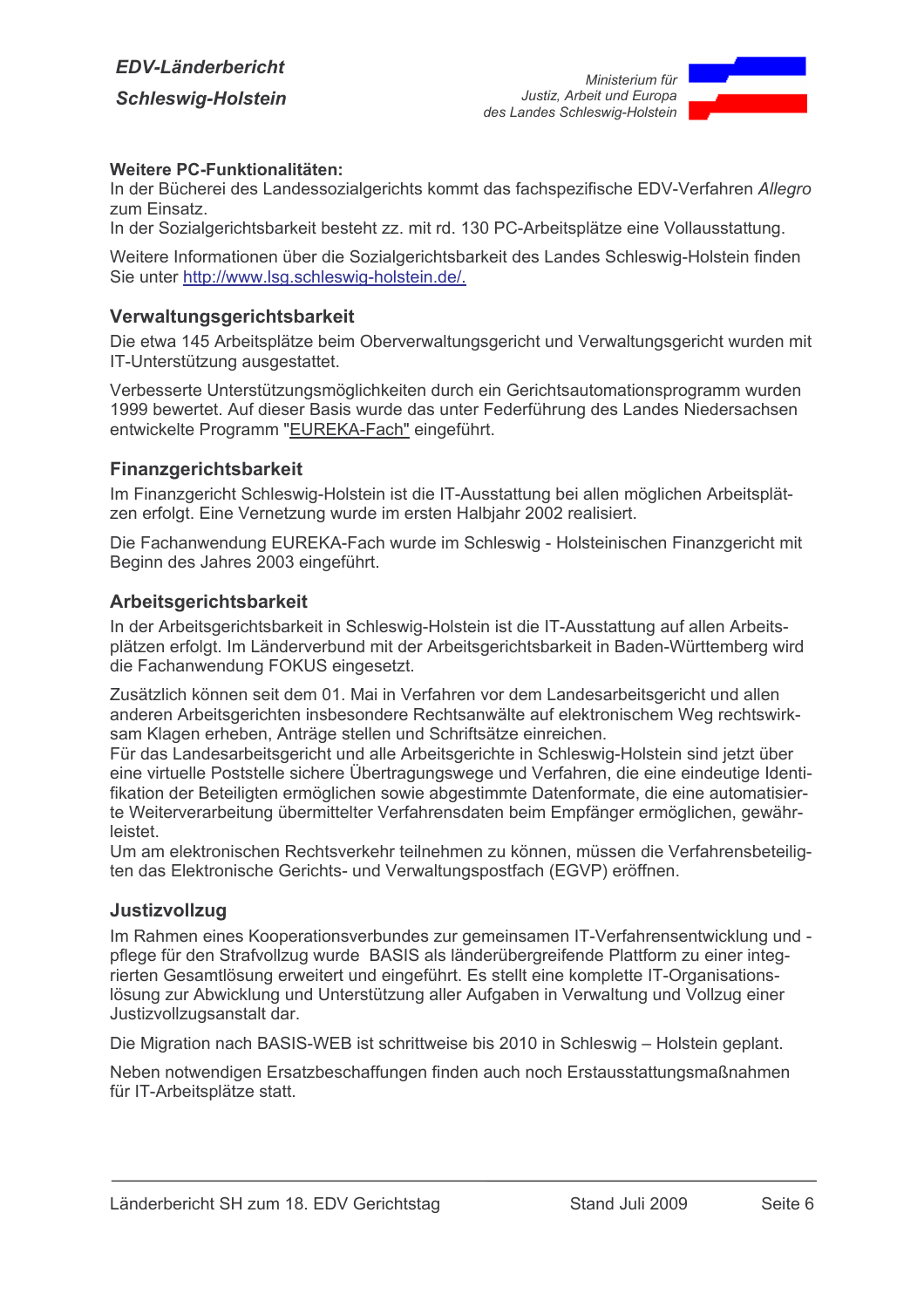

## **Bewährungshilfe**

Bundesweite Befragungen und Untersuchungen zur Klientel der Bewährungshilfe bestätigen, dass die Anzahl der Probanden seit Mitte der 90er Jahre des vergangenen Jahrhunderts kontinuierlich gestiegen ist. Zugleich weisen die Probanden eine umfangreichere und vielschichtigere Problematik als noch vor 10-15 Jahren auf. Die Bewährungshilfe sieht sich also in quantitativer wie qualitativer Hinsicht einer zunehmend größeren Problematik gegenüber. die aufgrund der gewaltigen Haushaltsprobleme aller Länder auch nicht mehr nach dem früher geltenden Prinzip "Anstieg der Probandenzahlen = Personalverstärkung in der Bewährungshilfe" aufgefangen werden kann.

Die EDV in der Bewährungshilfe soll deren Effizienz verbessern, indem die vorhandenen Ressourcen Arbeitszeit und Leistungspotenzial dort zum Einsatz kommen, wo die professionelle Sozialarbeit als Bestandteil einer sozialen Strafrechtspflege dies für erforderlich hält. vorrangig in der direkten und unmittelbaren Arbeit mit der straffälligen Klientel. Der Anteil, der bislang ein überproportional hohes Maß an Verwaltungstätigkeiten sowohl bei den sozialpäd. Fachkräften als auch bei deren assistierenden Diensten beansprucht, muss dringend reduziert werden.

Um dieser auch bundesweit zunehmend geforderten Diskussion zu Fragen der verbesserten EDV-Ausstattung in der Bewährungshilfe Rechnung zu tragen, beauftragte die BLK für Datenverarbeitung und Rationalisierung im Frühjahr 2001 die Länder zur Erstellung einer Konzeption "EDV-Lösung für die sozialen Dienste der Justiz".

Vor diesem Hintergrund ist "Ausstattungsoffensive EDV in der Bewährungshilfe in Schleswig-Holstein" ein Schritt zur Professionalisierung dieses ambulanten sozialen Dienstes der Justiz. Die erwünschte zeitgemäße EDV-Ausstattung in der hiesigen BwH schafft die Voraussetzung für einen effizienteren Ressourceneinsatz und erhöht nicht zuletzt die Arbeitszufriedenheit aller in der Bewährungshilfe tätigen Mitarbeiterinnen und Mitarbeiter. Als Software wurde das Programm SoPart der Firma GAUSS beschafft und konnte bis Anfang 2008 im Rahmen der WTS-Lösung ABS von Dataport auf jedem Arbeitsplatz der BwH und auch der Gerichtshilfe eingeführt werden.

## Verbesserung des Informationsaustausches innerhalb der Justiz

Die Ausstattung der Arbeitsplätze in der Justiz mit Informationstechnik zieht immer weitere Kreise. Das Informationsbedürfnis der Mitarbeiterinnen und Mitarbeiter in der Justiz nimmt ebenfalls zu.

Im Rahmen eines Konzeptes zum Aufbau eines internen, elektronischen Informationssystems mit den Mechanismen des Internets sollen diese Entwicklungen verknüpft werden.

Ein solches Intranet mit dem Namen JUST wird für die Justiz aufgebaut. In dieses System fließen die bestehenden Intranets beim Oberlandesgericht und der Generalstaatsanwaltschaft ein. Ziel ist es, einen übergreifend verfügbaren Informationspool zur Verfügung zu stellen, auf den alle mit IT ausgestatteten Mitarbeiterinnen und Mitarbeiter der Justiz zugreifen können. Deshalb hat die Offenheit der Information Vorrang; Informationen, die nur von einem kleinen Personenkreis zur Kenntnis genommen werden dürfen, sind in einem ersten Schritt in einem Intranet nicht richtig aufgehoben. Gleichwohl wird es neben dem übergreifenden Angebot auch Angebote einzelner Bereiche geben.

Wesentlicher Inhalt des Intranet-Projektes ist der Aufbau funktionierender Redaktionsstrukturen. Alle Bereiche der Justiz, die Inhalte liefern sollen, sind in örtlichen oder koordinierenden Redaktionsteams vertreten. Auf diese Weise soll sichergestellt werden, dass der im Rahmen des Projektes mühsam aufzubauende Informationsbestand nicht nach kurzer Zeit veraltet ist.